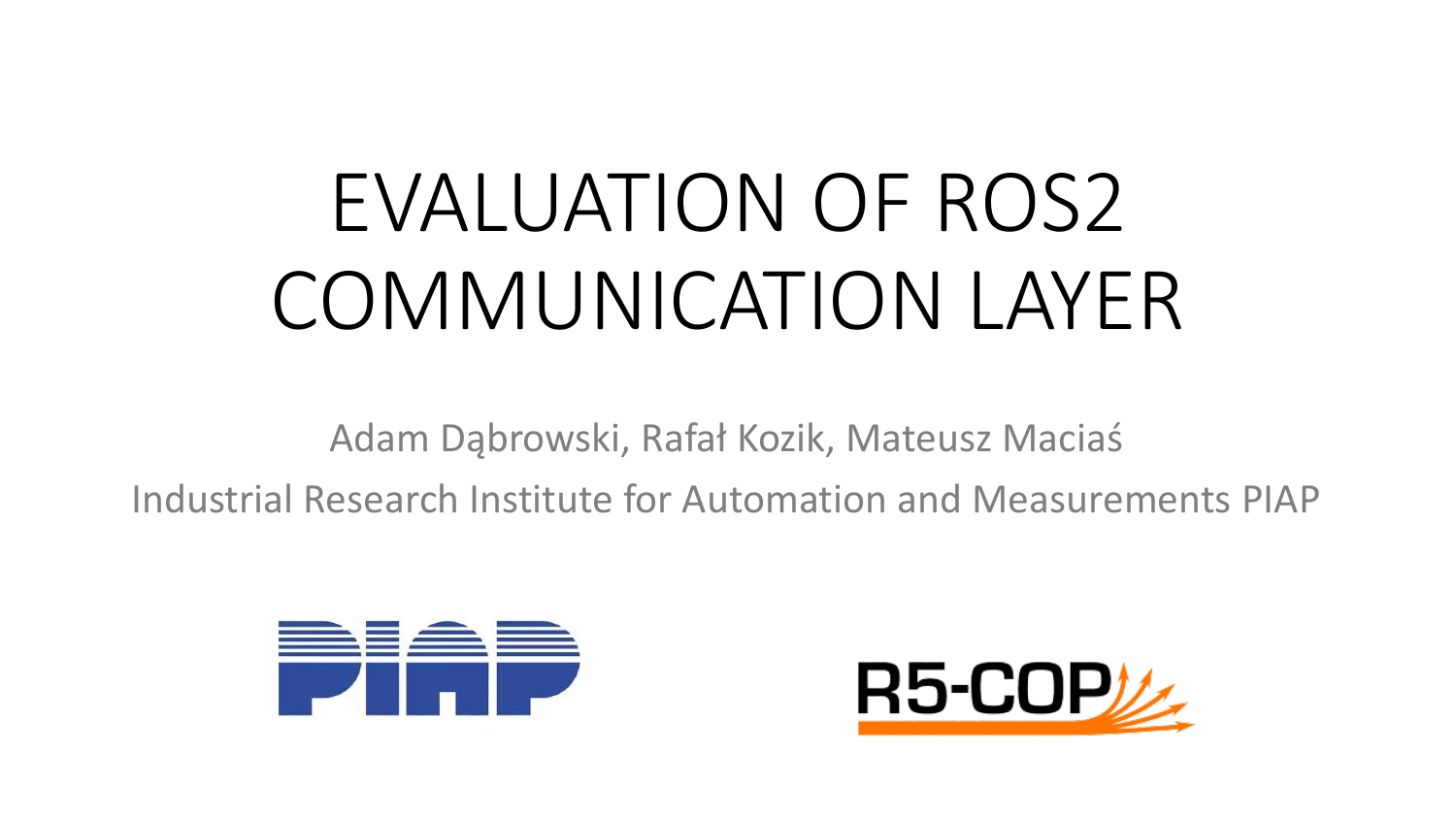# Agenda

- Why we need robustness and resilience in ROS
- Introduction to ROS2 and DDS
- Evaluation methodology
- Results

1

• Conclusions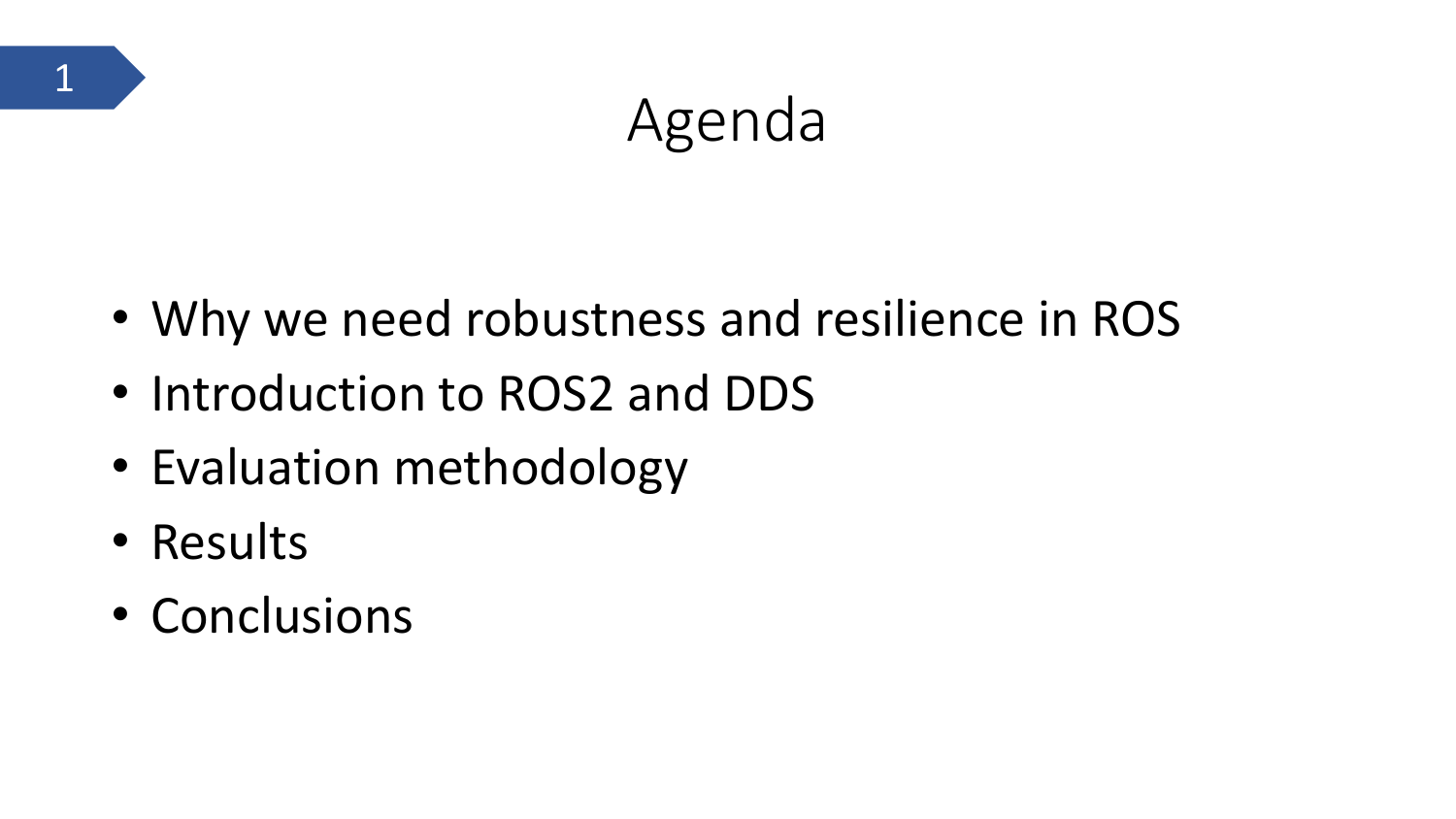# Why do we need robust and resilient ROS?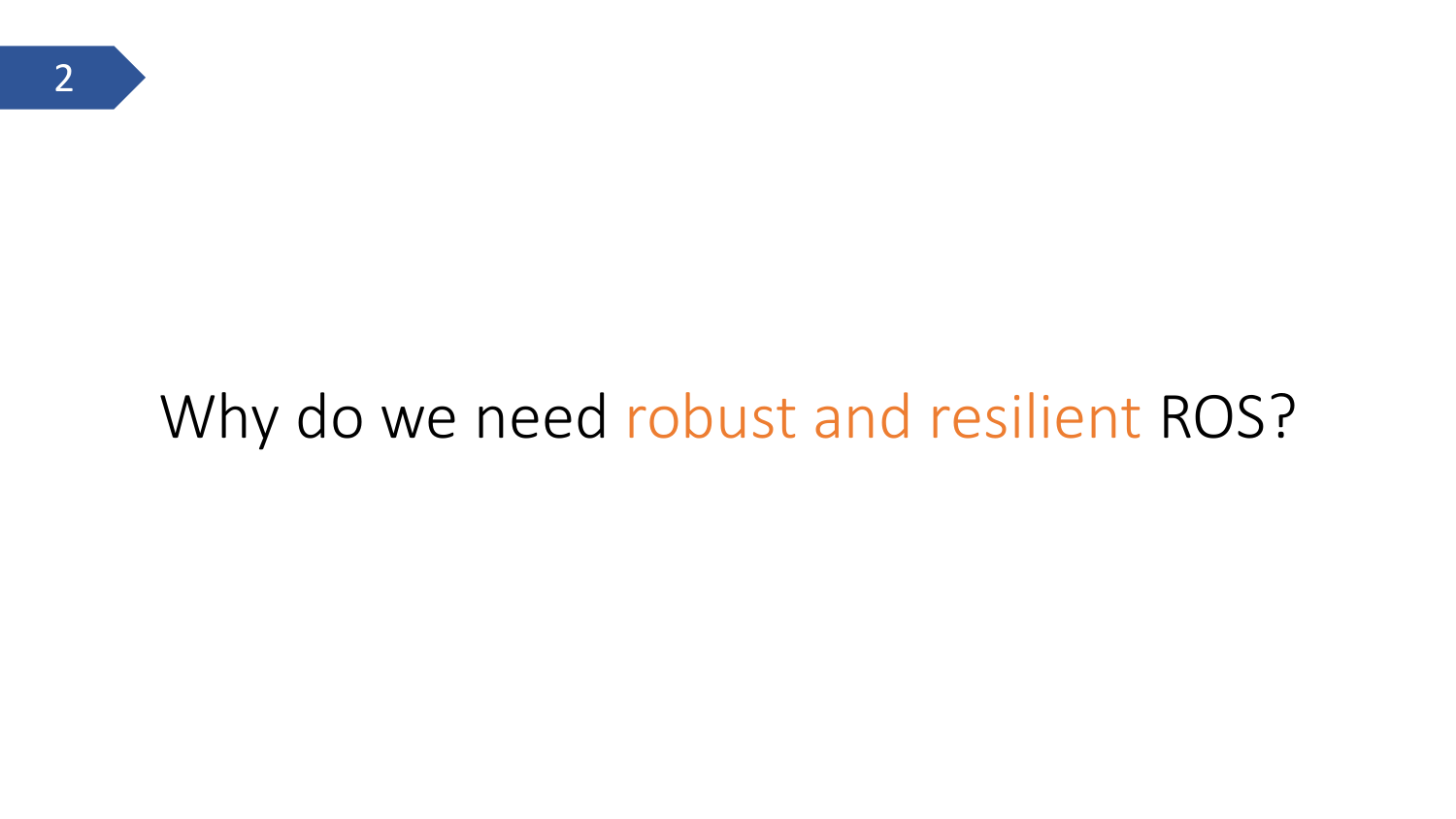# Data Distribution Service (DDS)

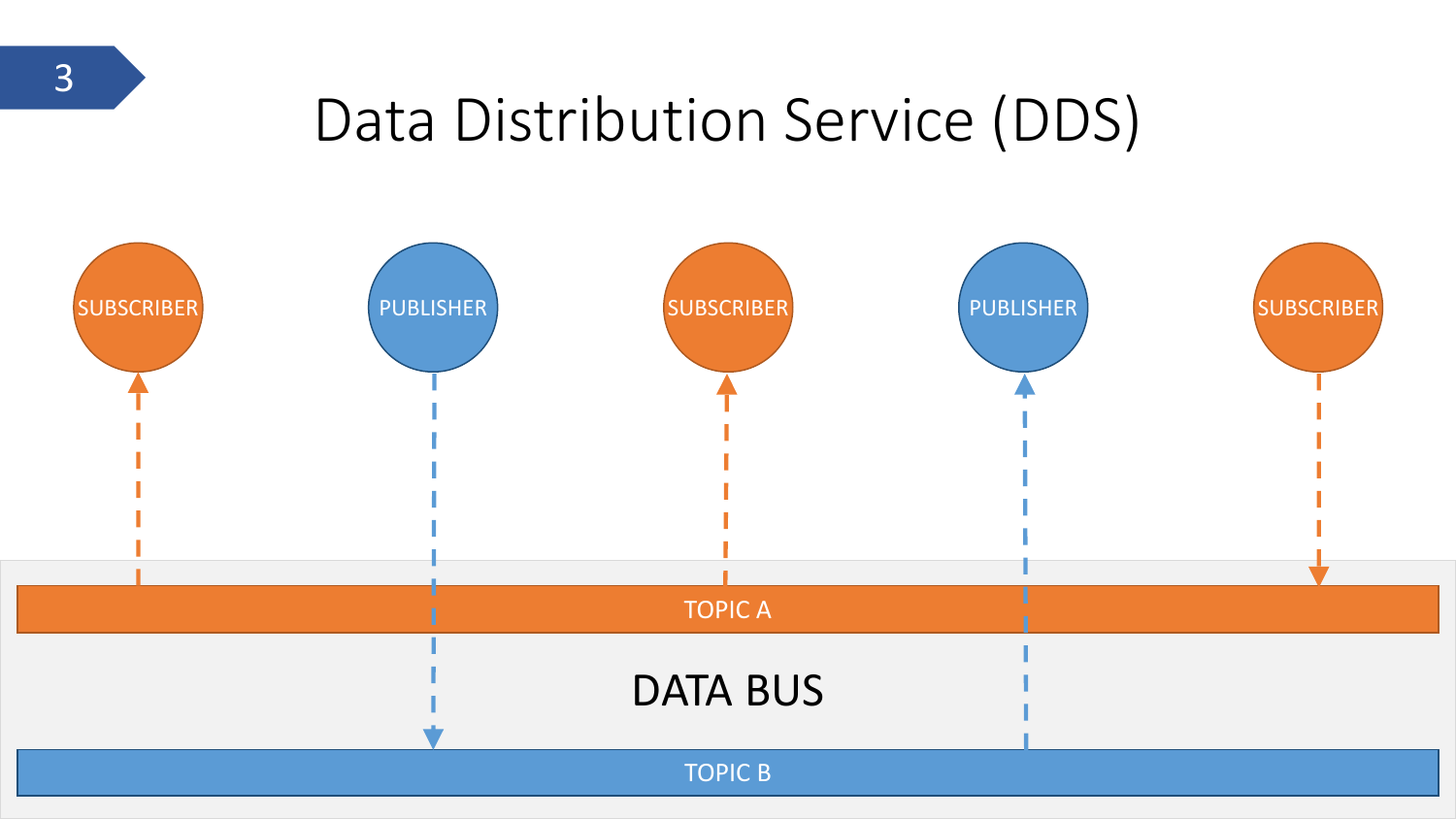# Quality of Service (QoS)

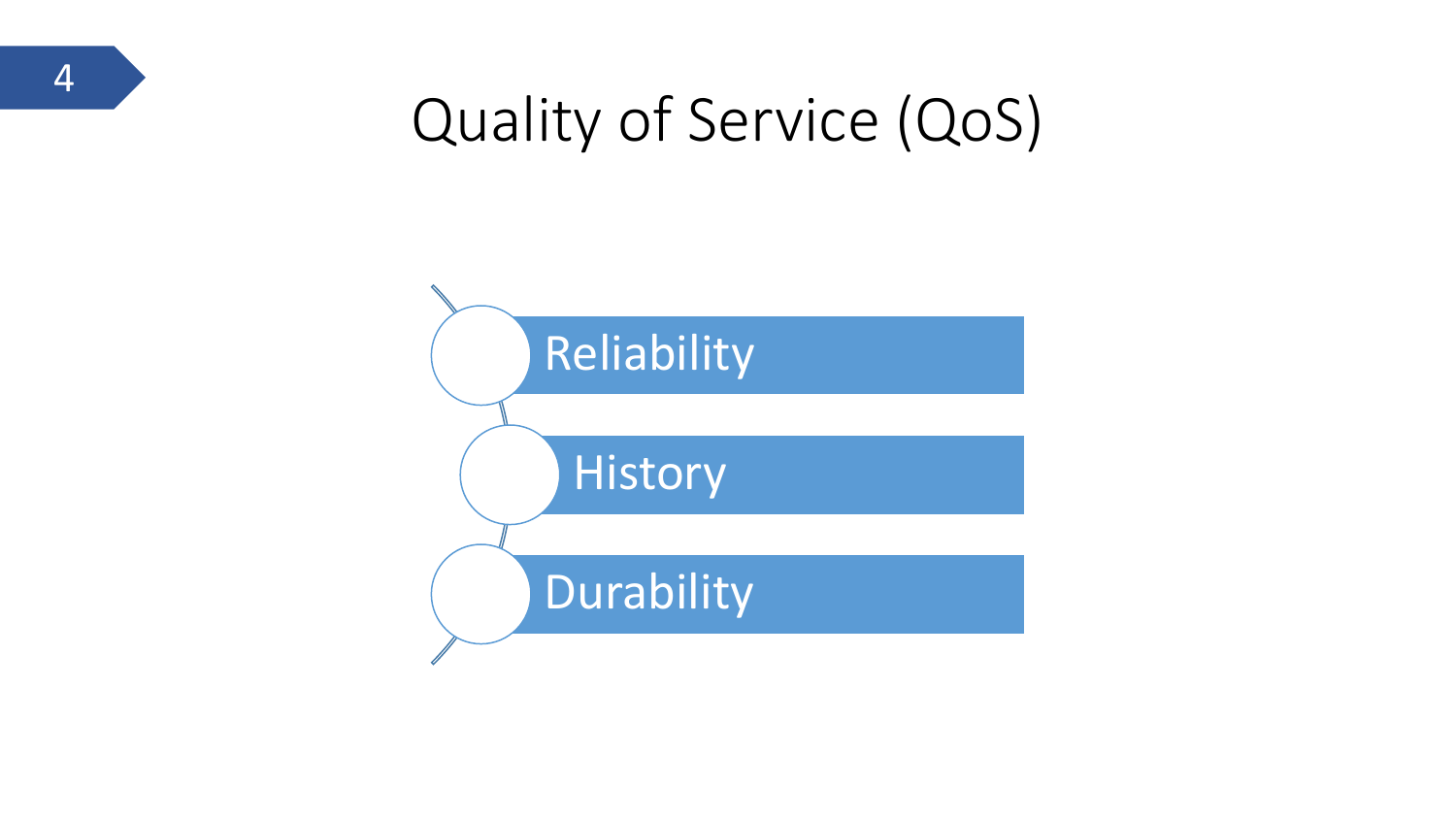## Supported DDS implementations

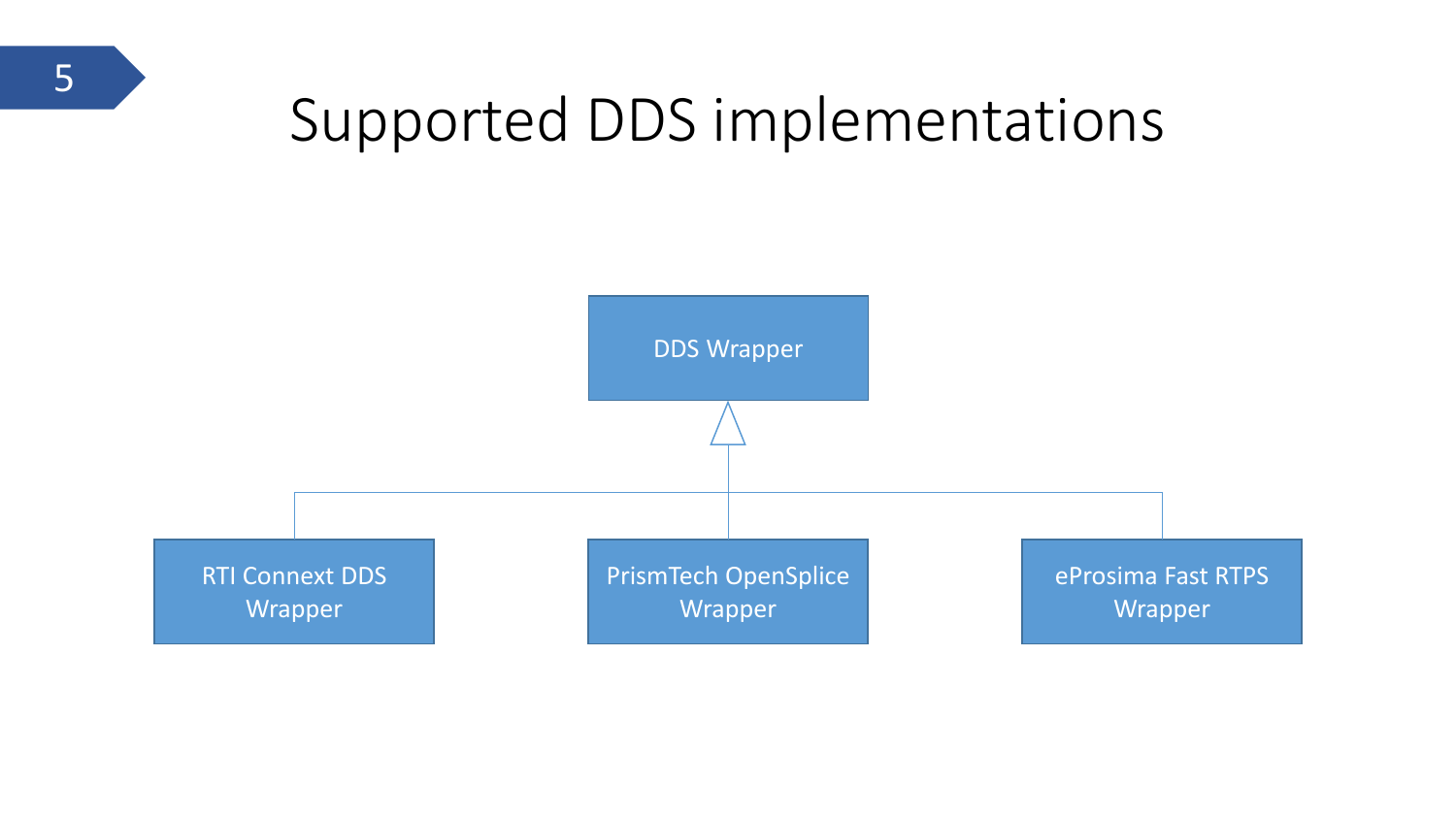#### Evaluation environment



6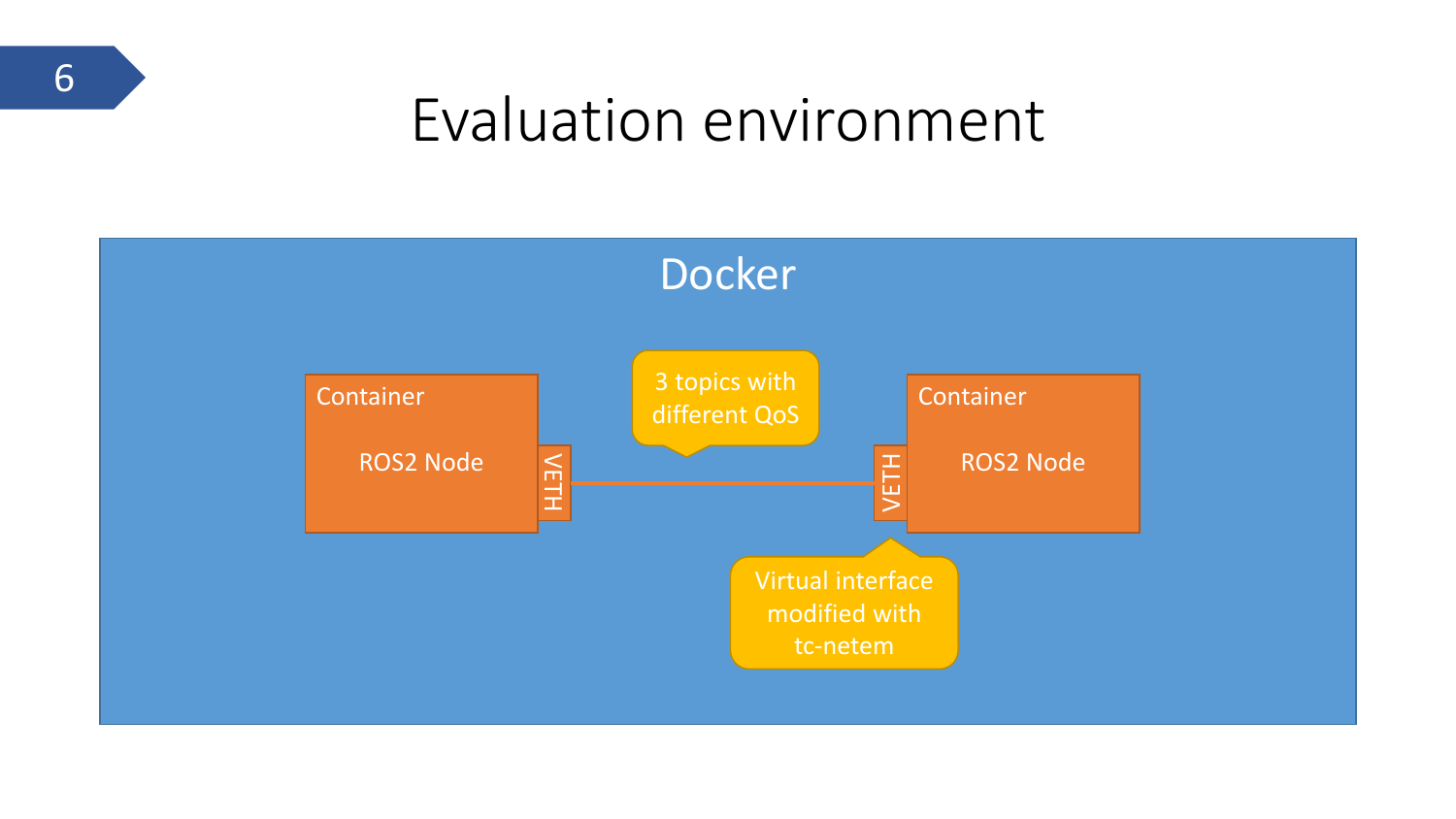

#### Scenario 1

- Random packets are being dropped
- Presented results are for RTI Connext DDS
- Graphs show mean values from 28 runs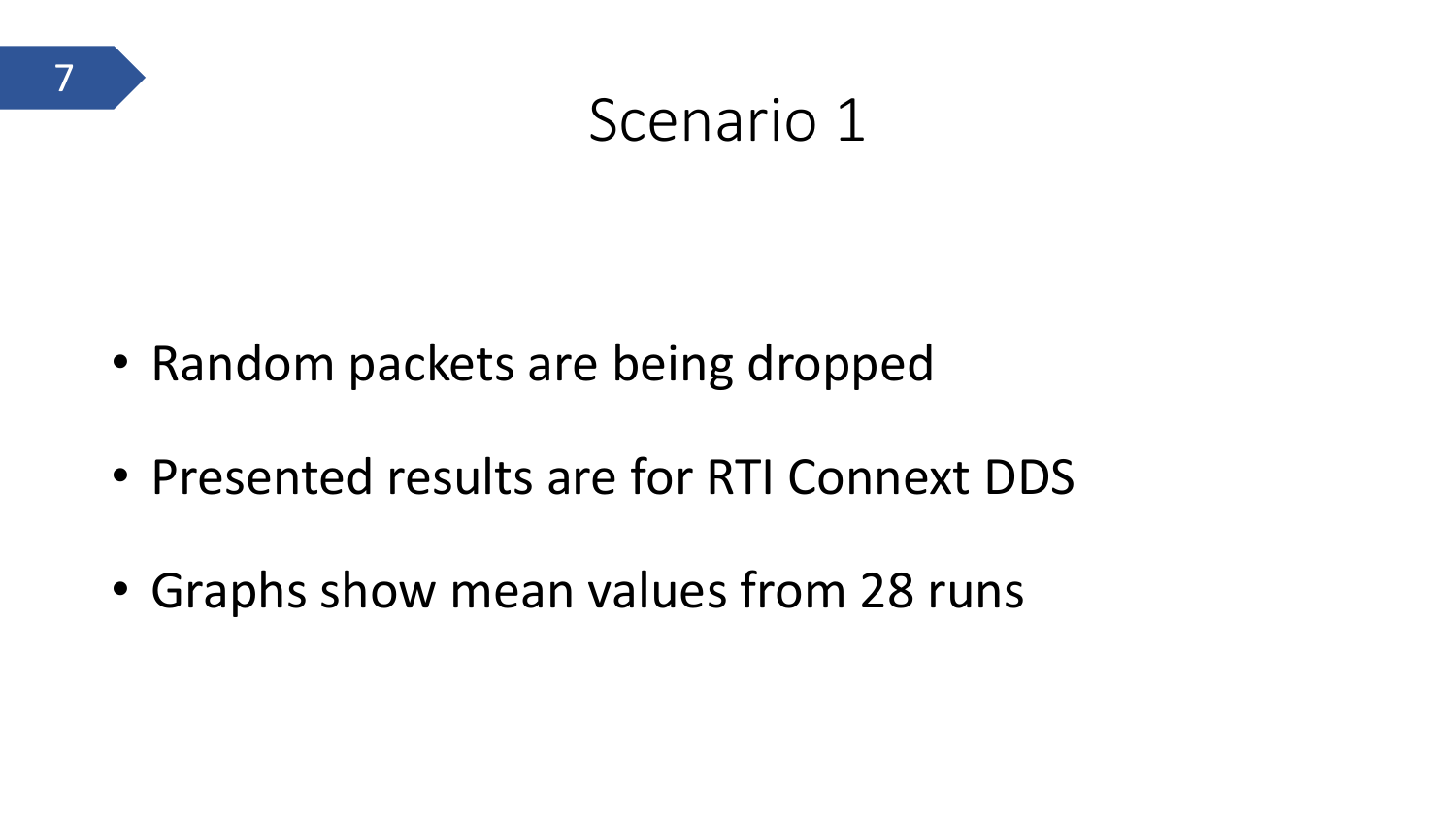## ROS reception rate in lossy networks

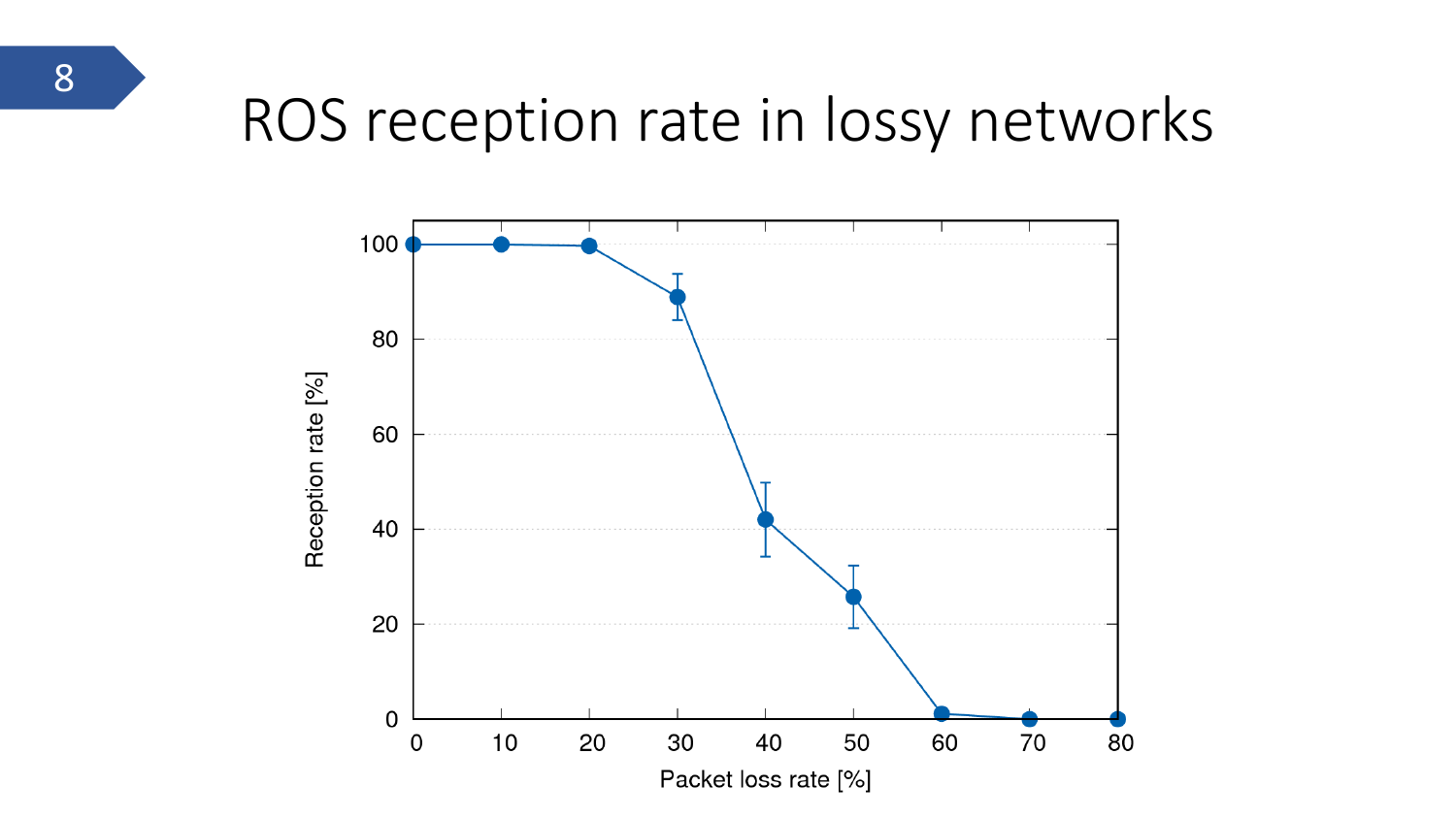# ROS2: reception rate for critical messages



9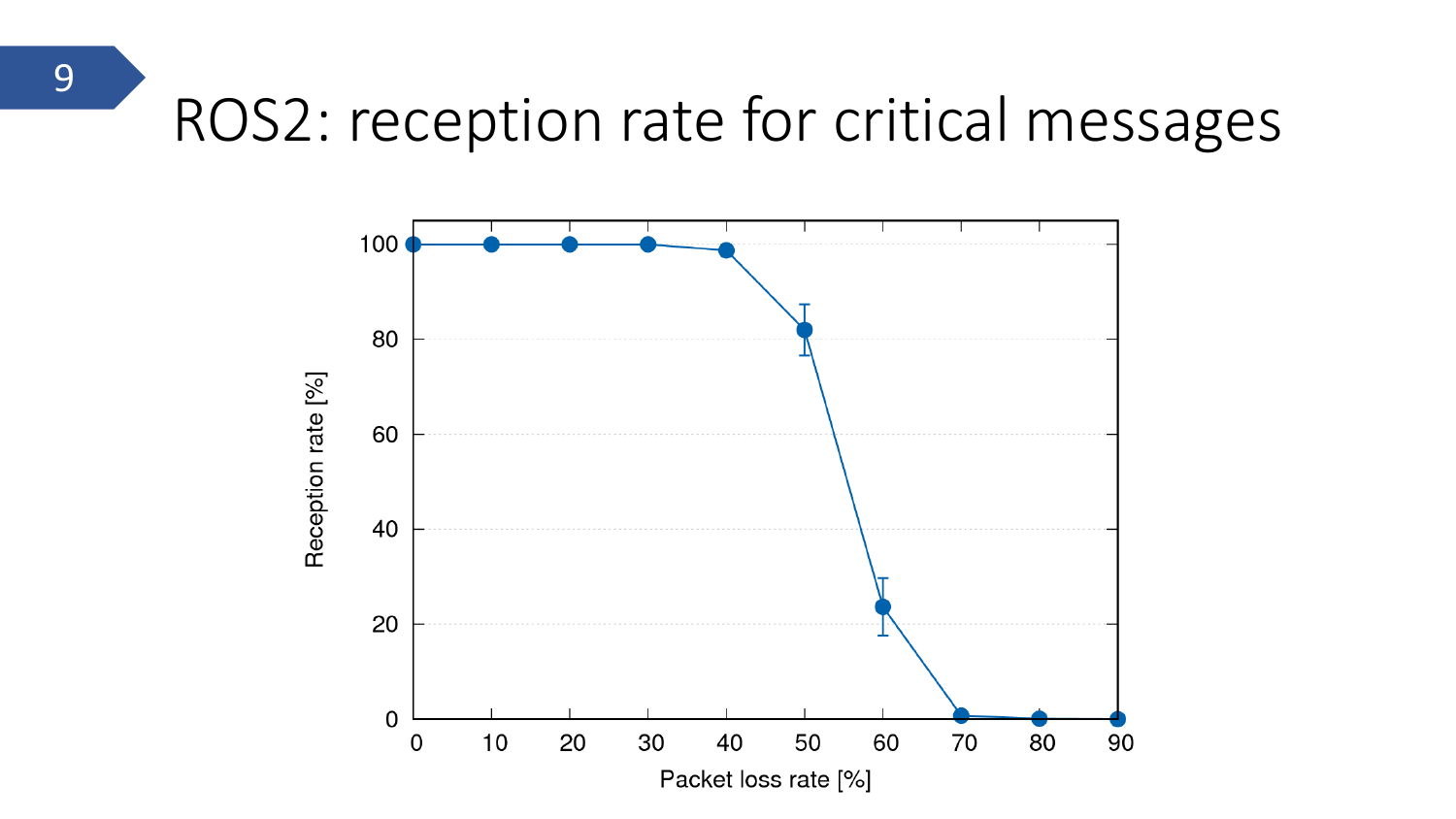

## Pariticpant liveliness

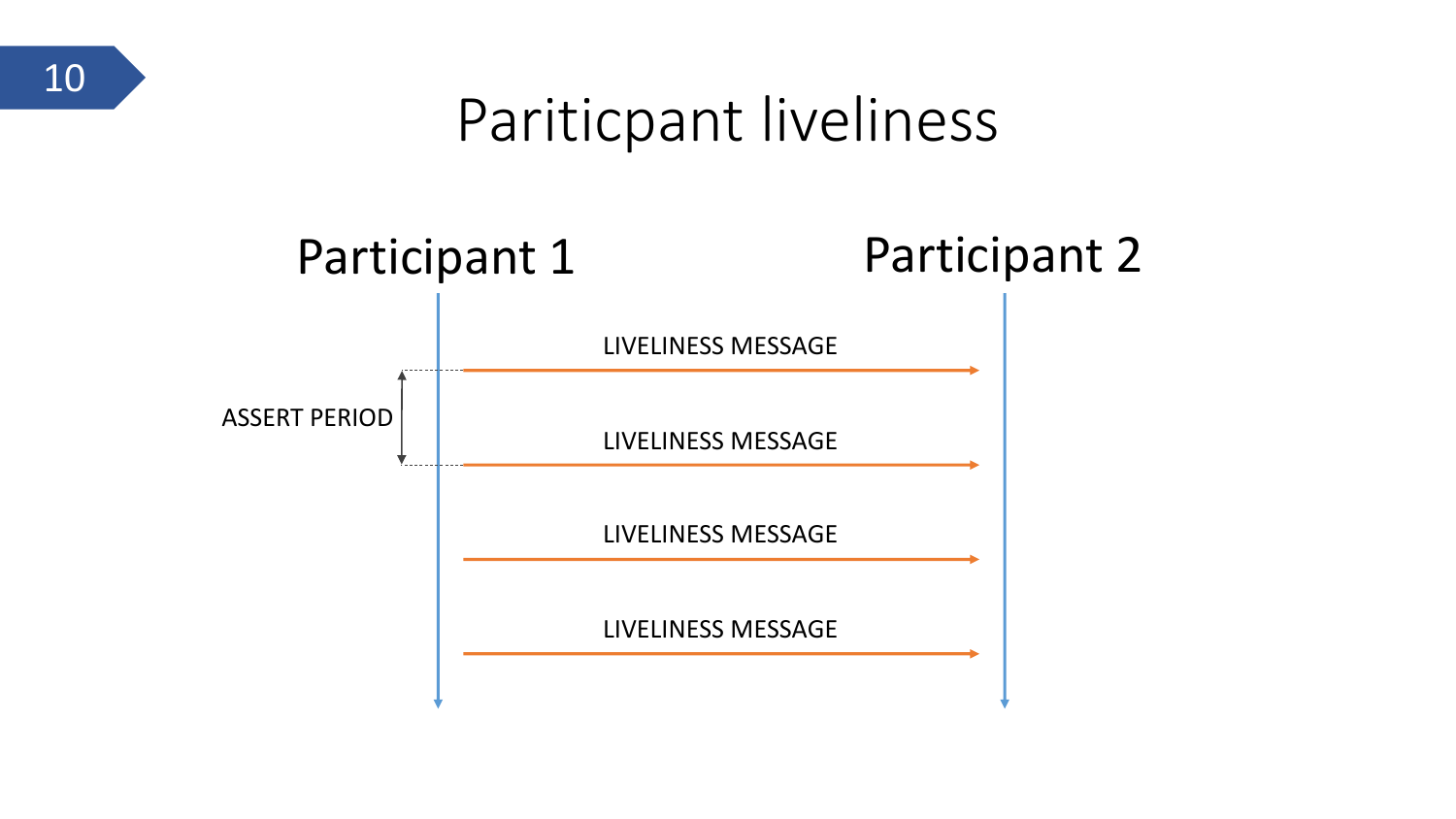# ROS2: reception rate for control messages



11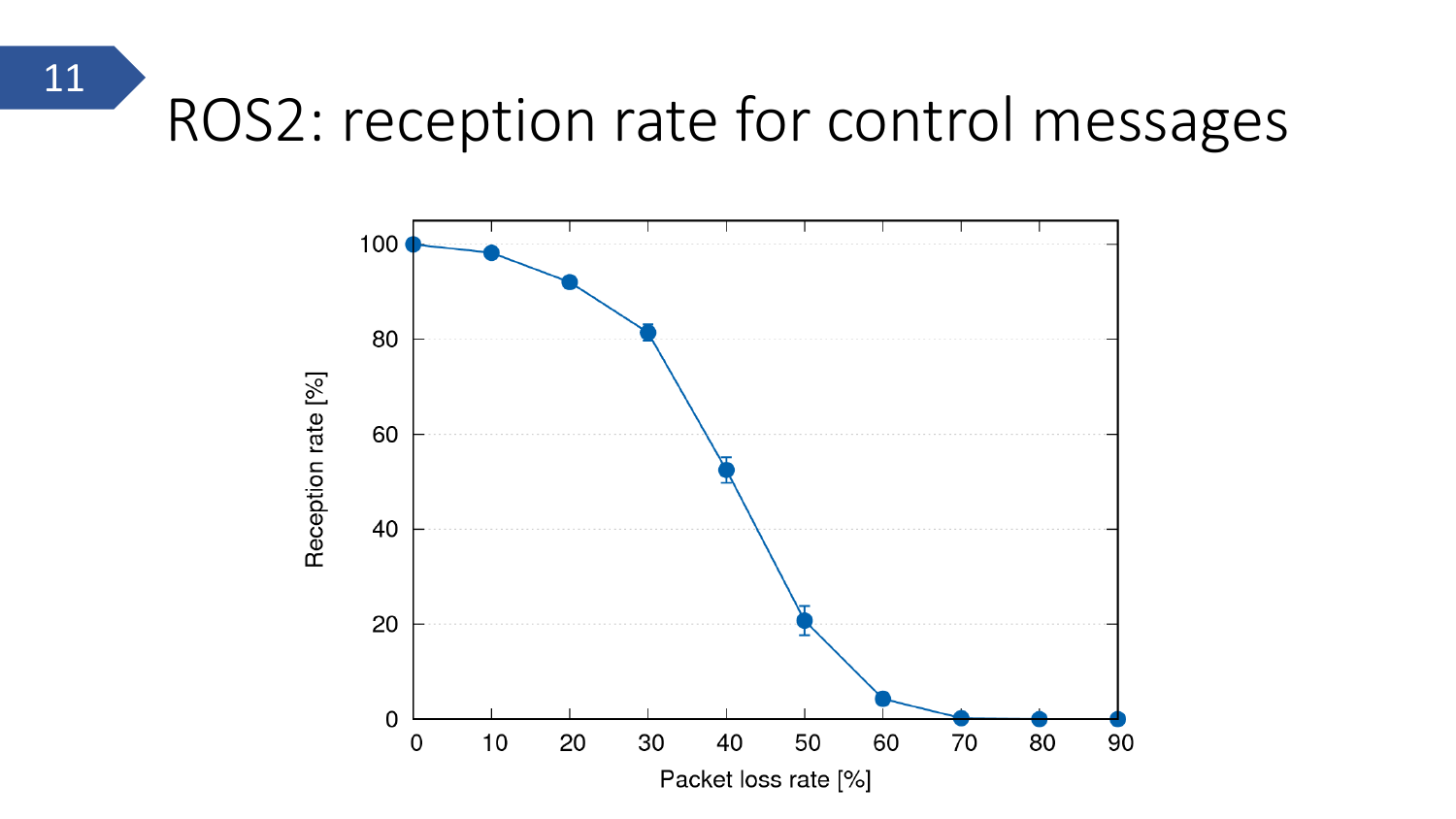

# ROS2: reception rate for sensor data

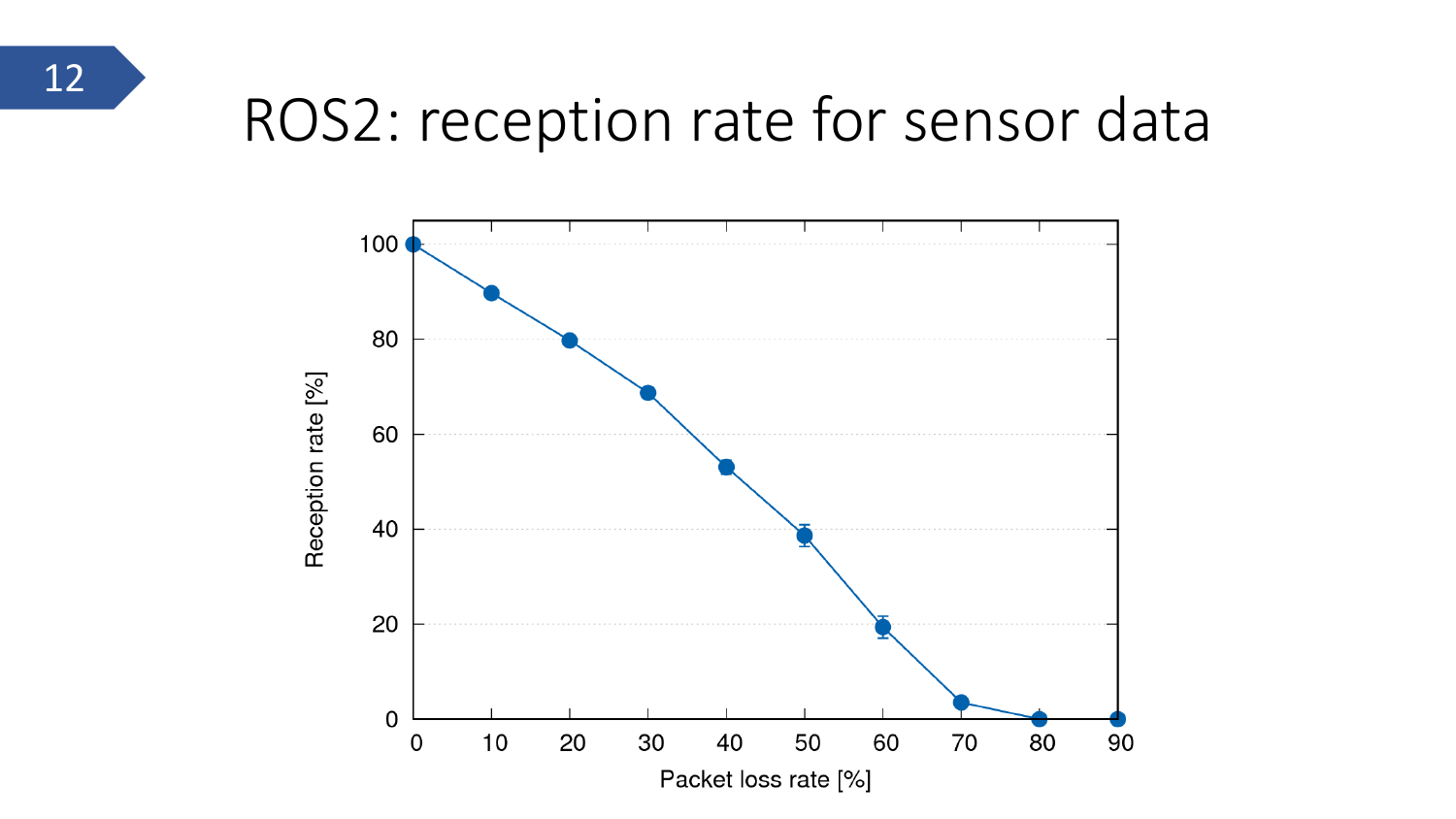# ROS2: latency for critical messages

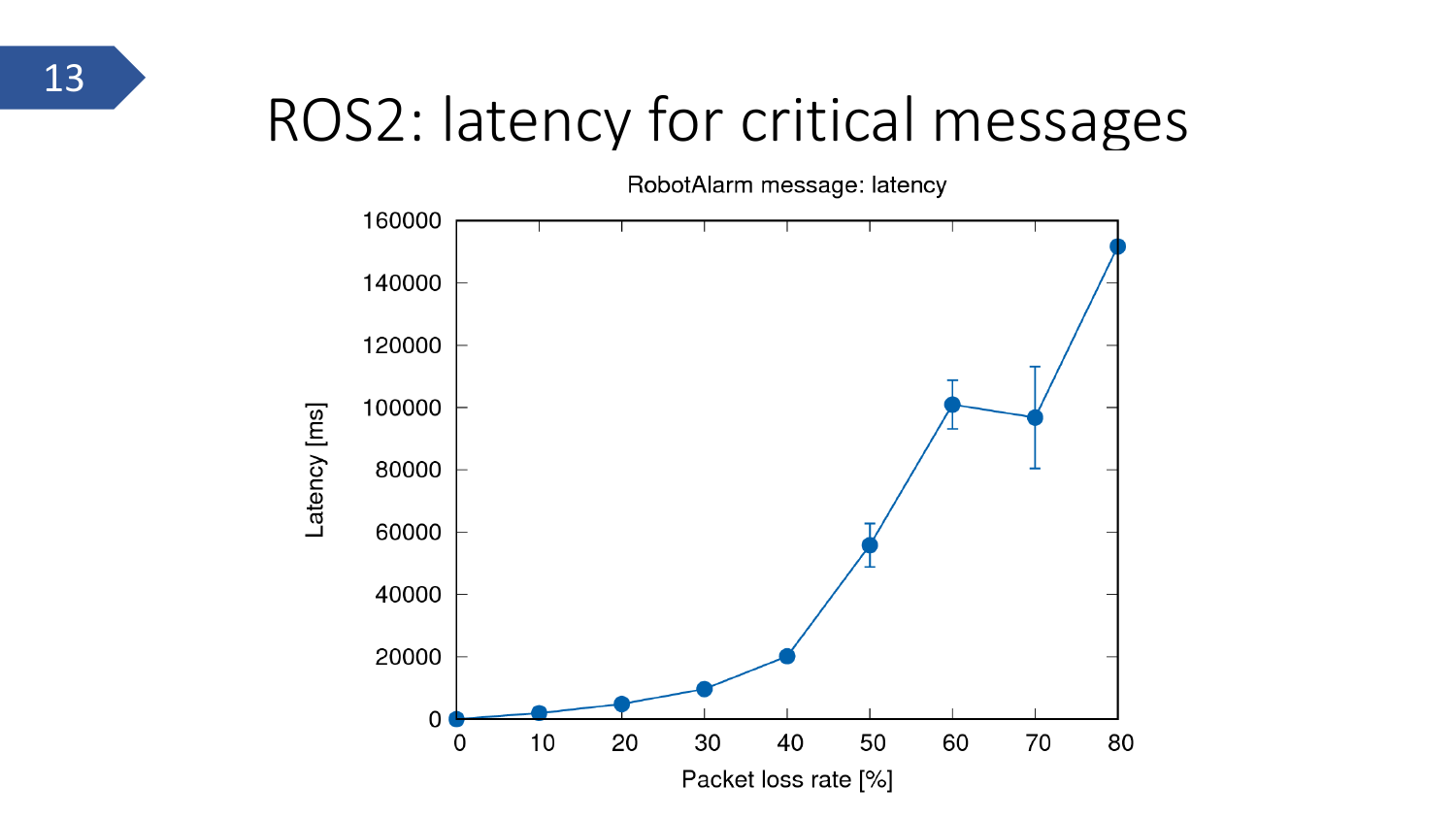

# ROS2: latency for control messages

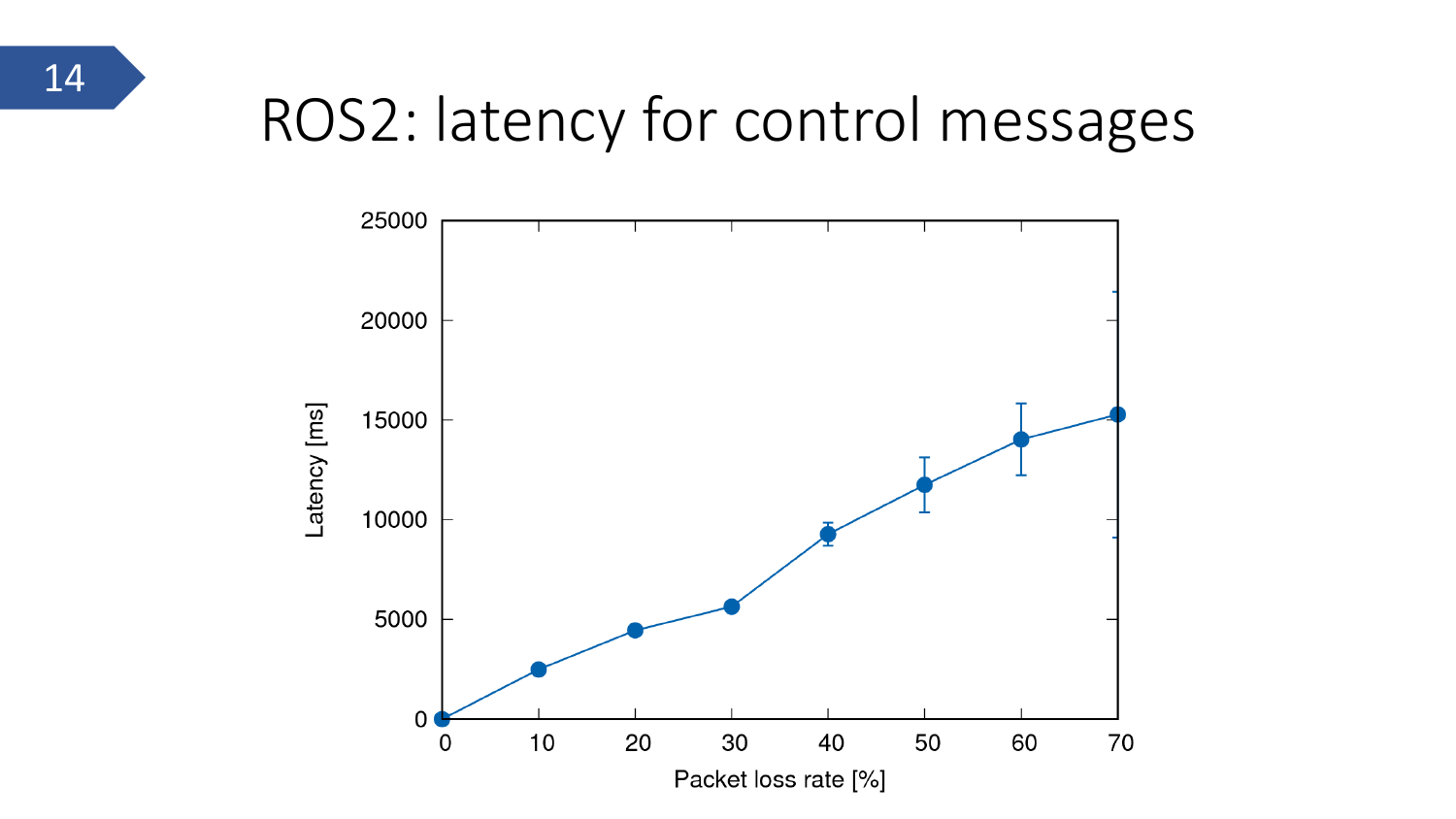#### Scenario 2

- High volume of sensor data
- There is a limit on throughput
- Presented results are for eProsima Fast RTPS
- Graphs show mean values from 28 runs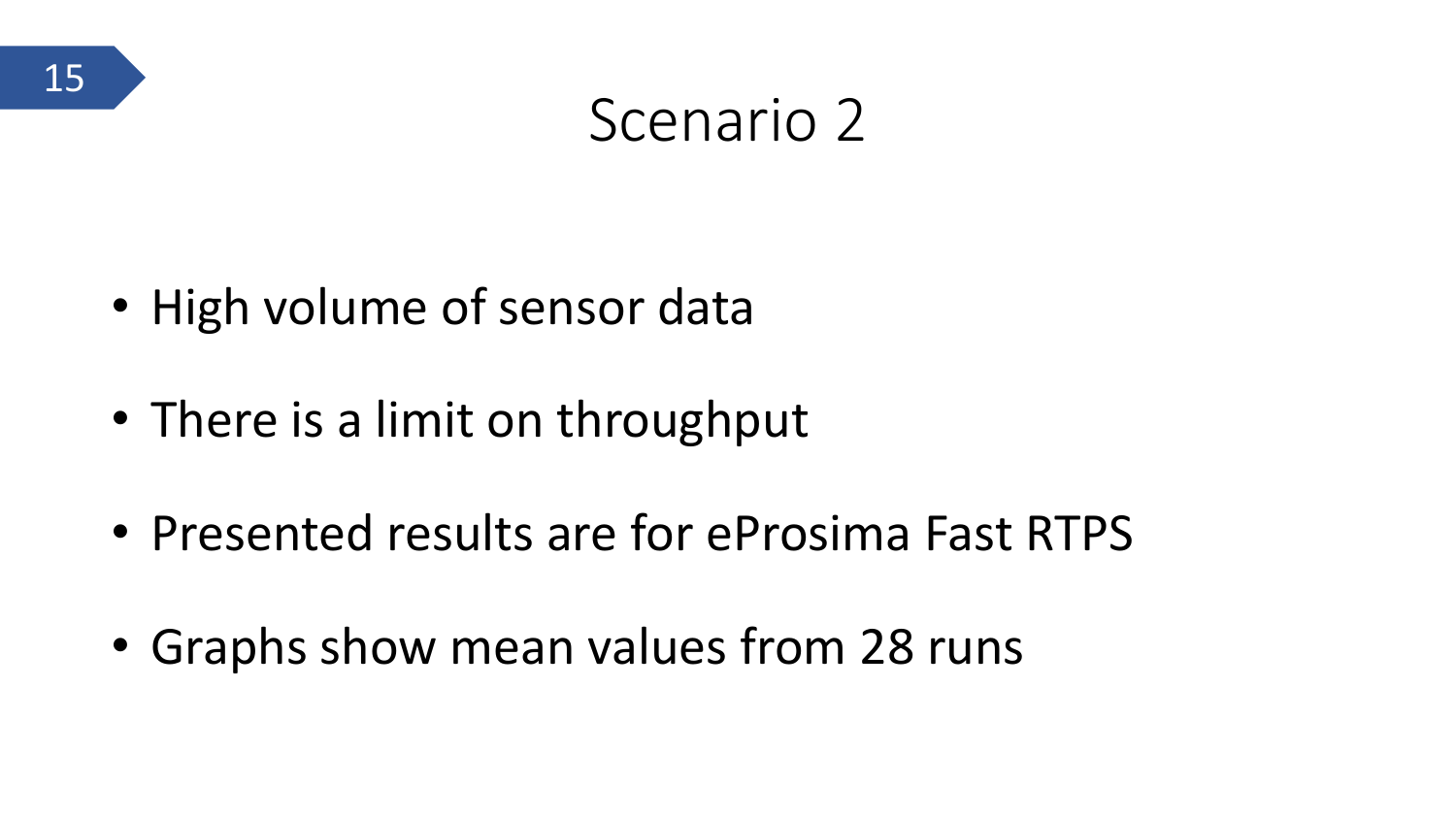# ROS2: reception rate for critical messages



16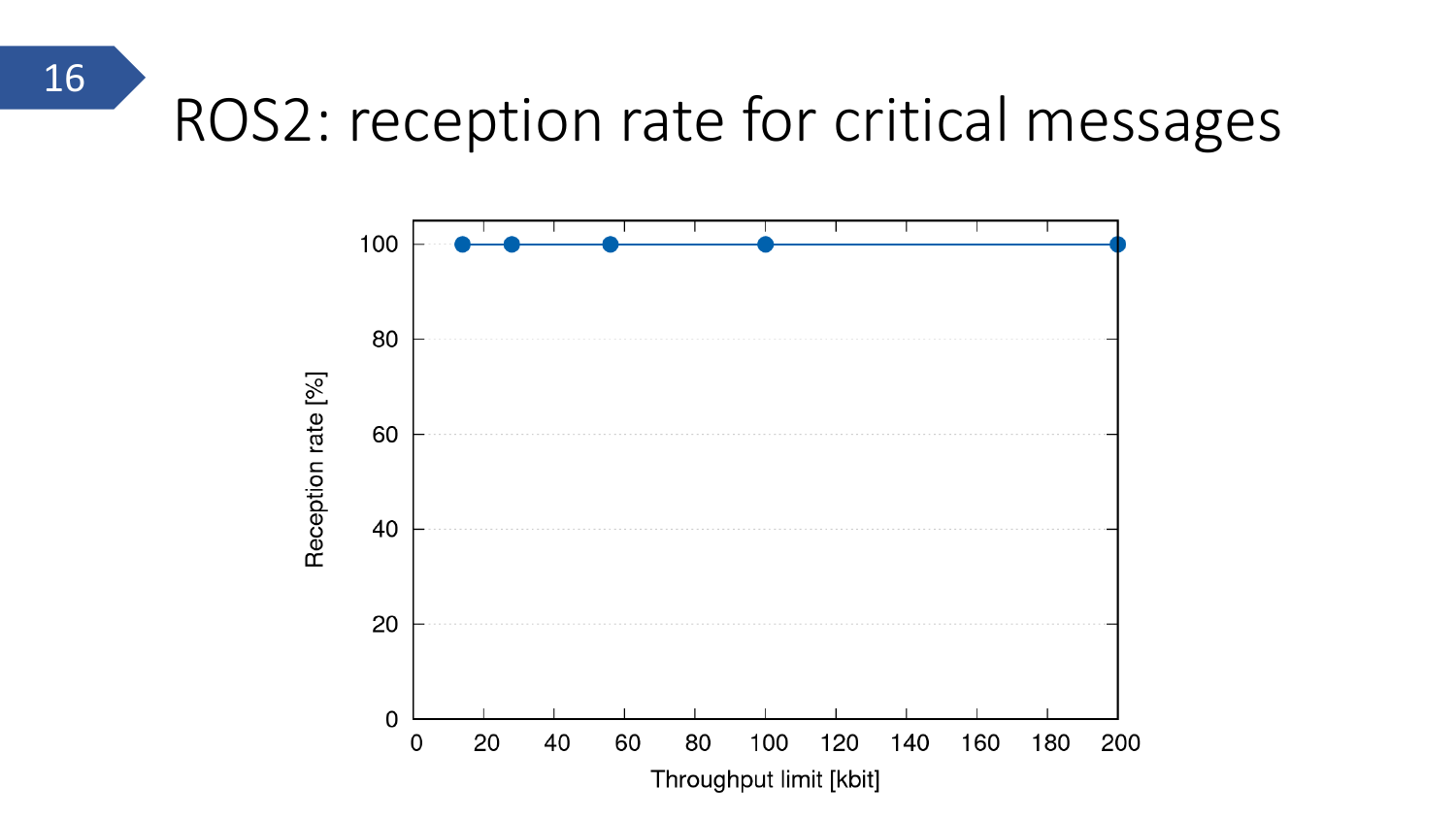

# ROS2: reception rate for sensor data

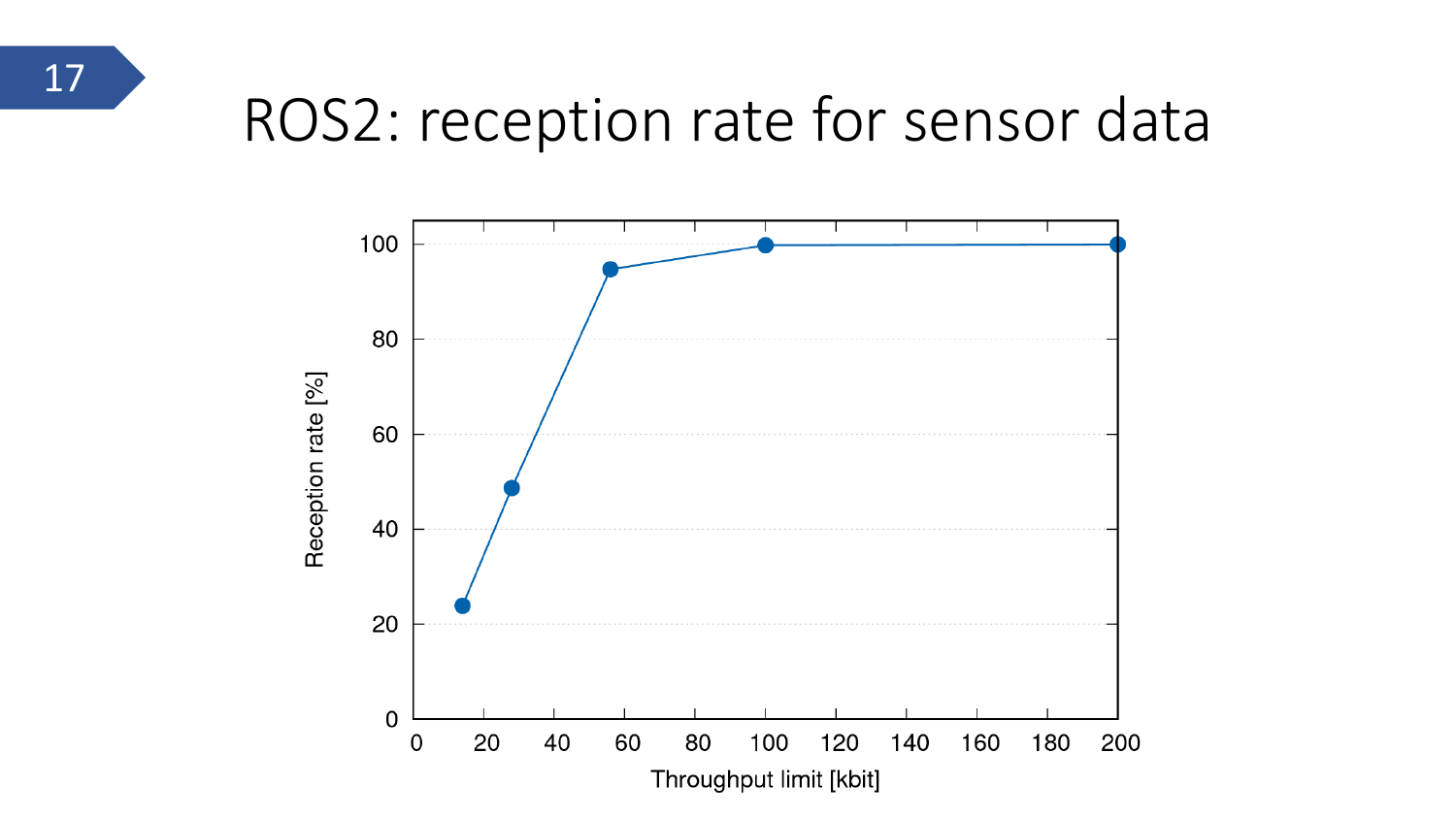

## ROS2: latency for critical messages

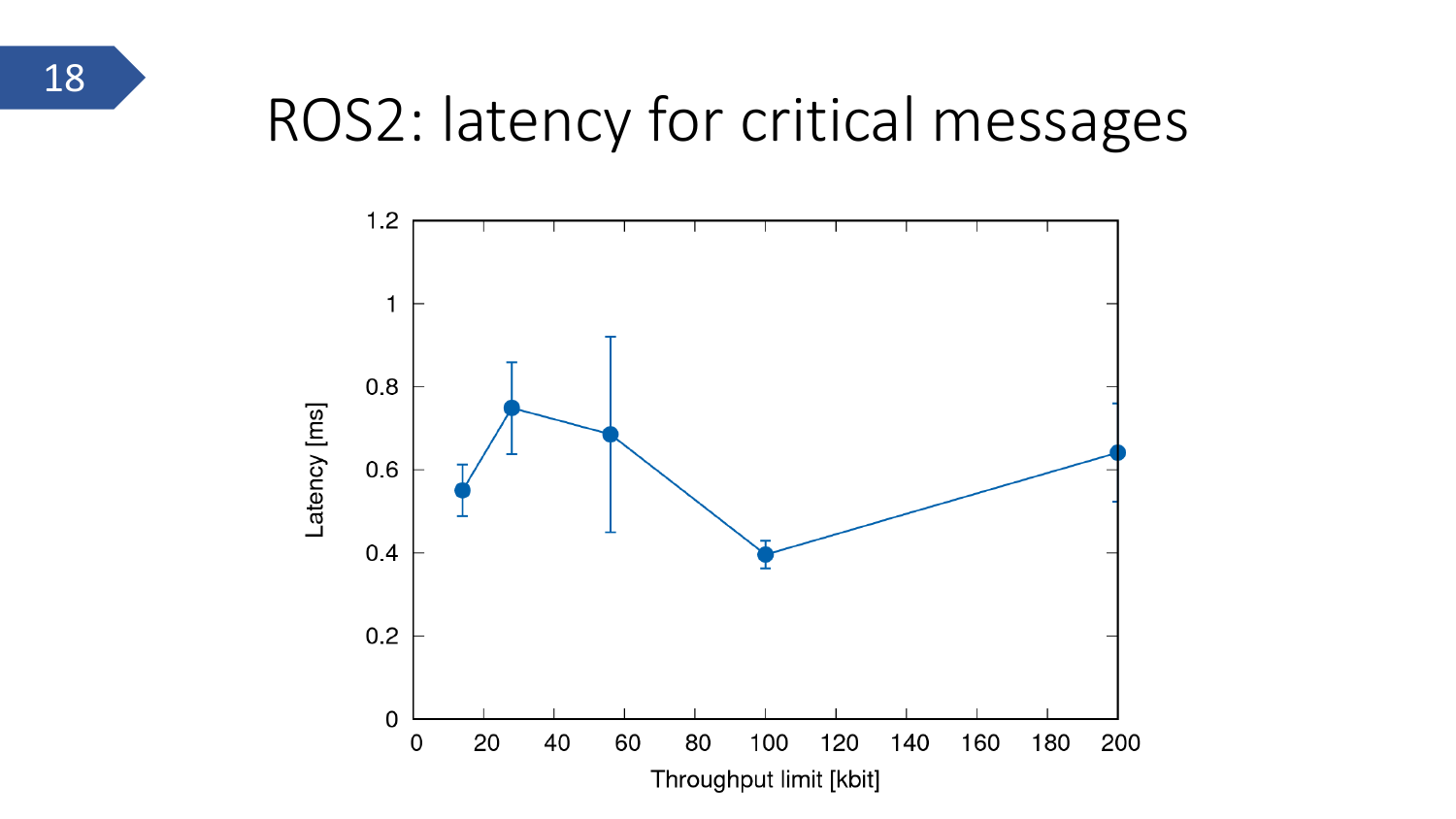#### Differences in implementations

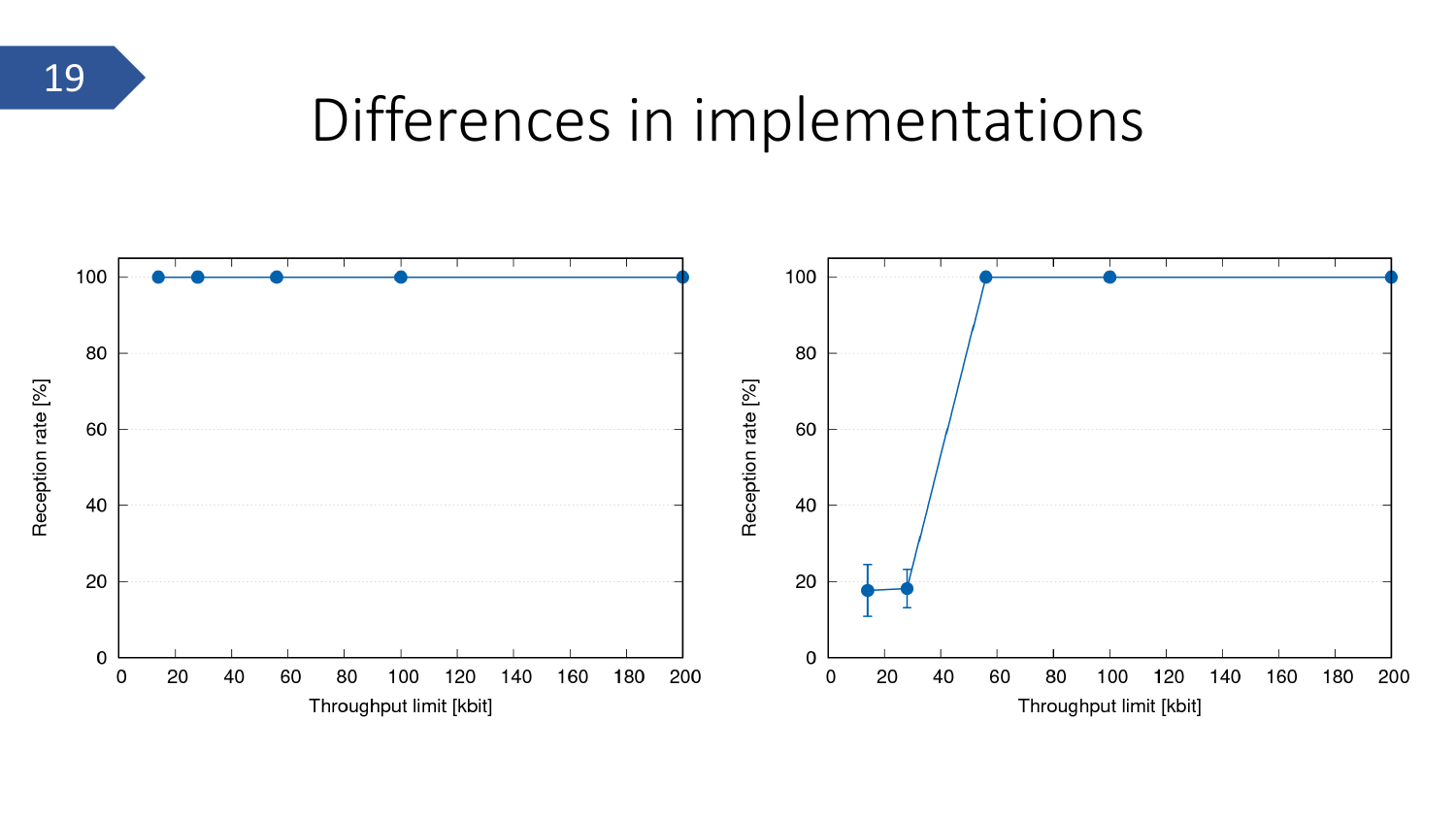

# Limitations of simplified DDS API

- Missing Quality of Service settings:
	- Deadline
	- LatencyBudget
- No access to useful events:
	- Liveliness lost
	- Offered deadline missed
- Limited configuration
	- Participant liveliness
	- Heartbeat period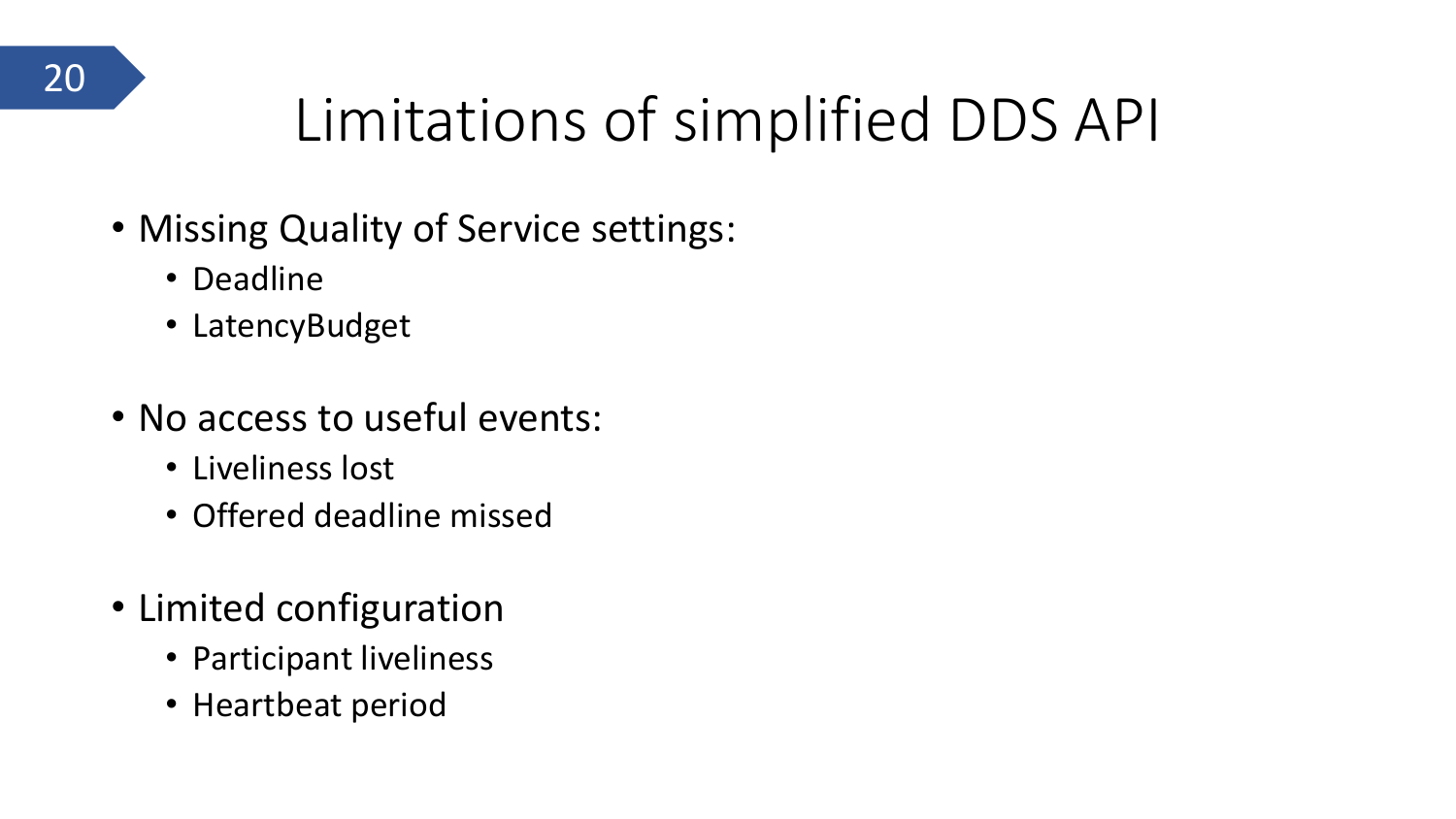#### Pros Constanting Constanting Constanting Constanting Constanting Constanting Constanting Constanting Constanting Constanting Constanting Constanting Constanting Constanting Constanting Constanting Constanting Constanting C

- ROS2 makes use of the mature and powerful DDS standard
- Flexibility to choose a suitable implementation
- DDS is a complex standard with ample configuration options
- Differences between the implementations
- Limited access to the DDS features